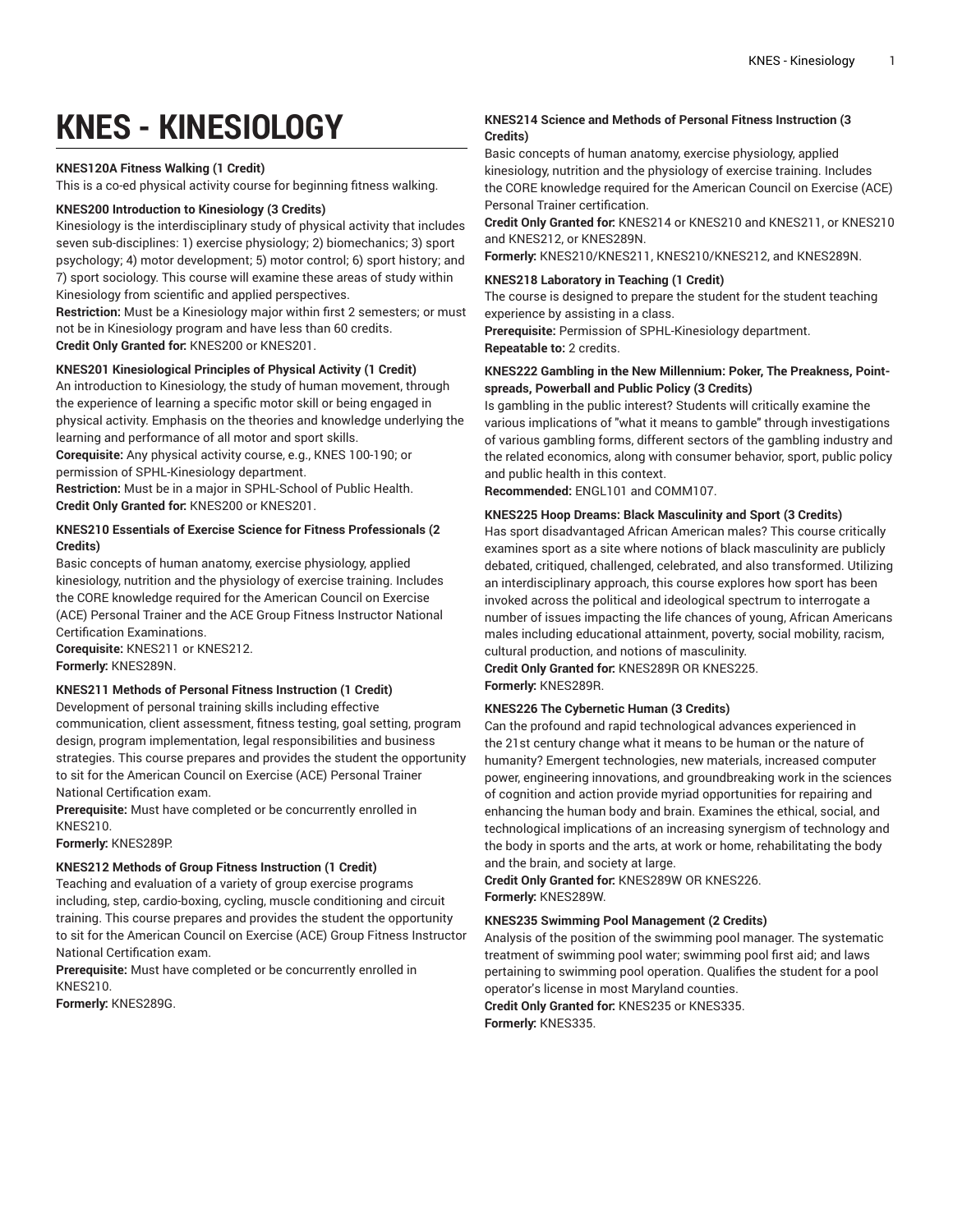# **KNES243 Sports Finance & Business Intelligence (3 Credits)**

As society has evolved with advances in technology, so have the financial and analytical fundamentals of spectator sports leagues. In this course, students will examine modern business principles in for-profit sports leagues, understand current practices for successful operation and revenue generation, and explore how analytics and emerging categories play a crucial role in an organization's growth and competitiveness in their respective markets.

# **KNES246 Transformational Leader in Sport: The Art and Science of Coaching (3 Credits)**

Highlights the expectations and ethical problems facing developmental sport programs and youth athletic coaches today. Explores the continuum of coaching from Buttermaker (Bad News Bears) to Belichick (New England Patriots). We first examine the issues of sports, physical inactivity and obesity from a physiological, psychological, social, political, and economic perspective. Next, we will focus on how transformational leadership behaviors, knowledge, and communication influence changes in intrapersonal, interpersonal, and environmental aspects. Finally, we will employ a practical, manageable method for coaches to develop their athletes and programs.

# **KNES260 Science of Physical Activity and Cardiovascular Health (3 Credits)**

Course details (1) the public health importance of and the processes underlying cardiovascular disease, (2) the risk factors for cardiovascular disease and the methods whereby they were identified, and (3) the principles of the scientific evidence supporting the use of physical activity to prevent cardiovascular disease.

#### **KNES282 Basic Care and Prevention of Athletic Injuries (3 Credits)**

Theoretical and practical foundations of the prevention, treatment and rehabilitation of athletically related injuries. Topics include: physical conditioning, preventive taping, recognition of injuries, first aid and CPR. **Restriction:** Must be in a major within the SPHL-Kinesiology department. **Credit Only Granted for:** KNES282 or KNES381.

#### **KNES285 History of Physical Culture, Sport, & Science in America (3 Credits)**

Examines the history of physical culture in America, focusing on the period from the end of the Civil War to the Cold War. Physical culture refers to a broad range of movement practices including sport, play, rehabilitative exercise, health and fitness training, and recreation and leisure. More specifically, we challenge the idea that historical physical culture practices--and the scientific processes from which they were derived--were 'neutral' or 'objective'; rather, we explore the cultural, social, political, and economic contexts shaping physical culture knowledge, study, structures, and policies across American history. The goal is for you to learn and apply techniques of historical analysis to develop a critical understanding of how knowledge about, and practices of, physical culture supported a particular social order via the construction of difference, norms, and/or hierarchies, and ultimately contributed to some of the inequalities that endure today.

**Restriction:** Restricted to majors or non-majors with less than or equal to 60 credits.

**Credit Only Granted for:** KNES285 or KNES293.

#### **KNES286 Empowering Healthy Physical Activity (3 Credits)**

Learn evidence-based techniques that health professionals use to promote physical activity programs that meet the needs of diverse populations. Develop and implement an intervention plan targeting a specific population.

#### **KNES287 Sport and American Society (3 Credits)**

Sport will be related to such social problems as delinquency, segregation, collective behavior, and leisure; to social processes such as socialization, stratification, mobility, and social control; and to those familiar social institutions the family, the school, the church, the military, the economy, the polity, and the mass media.

**Recommended:** Minimum grade of C- in KNES285.

#### **KNES289 Topical Investigations (1-6 Credits)**

Independent study by an individual student or a group of students in special areas of knowledge not covered by regularly scheduled courses. **Repeatable to:** 6 credits.

#### **KNES293 History of Sport in America (3 Credits)**

The growth and development of sport in America. The transformation of sport within the perspective of American history, including class sport, professionalization, amateurism, and international involvement.

#### **KNES300 Biomechanics of Human Motion (4 Credits)**

The study of human movement and the physical and physiological principles upon which it depends. Body mechanics, posture, motor efficiency, sports, the performance of a typical individual and the influence of growth and development upon motor performance. **Prerequisite:** Minimum grade of C- in BSCI201. And 1 course with a minimum grade of C- from (MATH112, MATH113, MATH115); or (must have completed one General Education: Fundamental Studies-Math course with a minimum grade of C-; and must have math eligibility of MATH140 or higher).

**Recommended:** PHYS121.

**Restriction:** Must be in a major within SPHL-Kinesiology department.

# **KNES305 Principles & Application of Exercise Rehabilitation (3 Credits)** In-depth analysis of the basic principles of rehabilitation and exercise programming for common injuries encountered in a clinical setting. Basic assessment techniques, ranges of motion, muscular anatomy, rehabilitative protocols, and exercise modalities are a major focus. **Prerequisite:** Minimum grade of C- in BSCI201 and BSCI202; and 1 course with a minimum grade of C- from (KNES300, KNES350, KNES360, KNES370, KNES385).

**Restriction:** Must be in a major within the SPHL-Kinesiology department; and must have earned a minimum of 75 credits. **Credit Only Granted for:** KNES498T or KNES305. **Formerly:** KNES498T.

#### **KNES306 Prosthetics for Limb Amputations (3 Credits)**

Introduction to the science of prosthetics and the artificial devices that are designed, developed and fit to replace the missing body part or parts lost through trauma, disease or congenital conditions.

**Prerequisite:** Minimum grade of C- in BSCI201, BSCI202, and KNES300. **Restriction:** Must be in a major within the SPHL-Kinesiology department; and must have earned a minimum of 75 credits.

**Credit Only Granted for:** KNES306 or KNES498W. **Formerly:** KNES498W.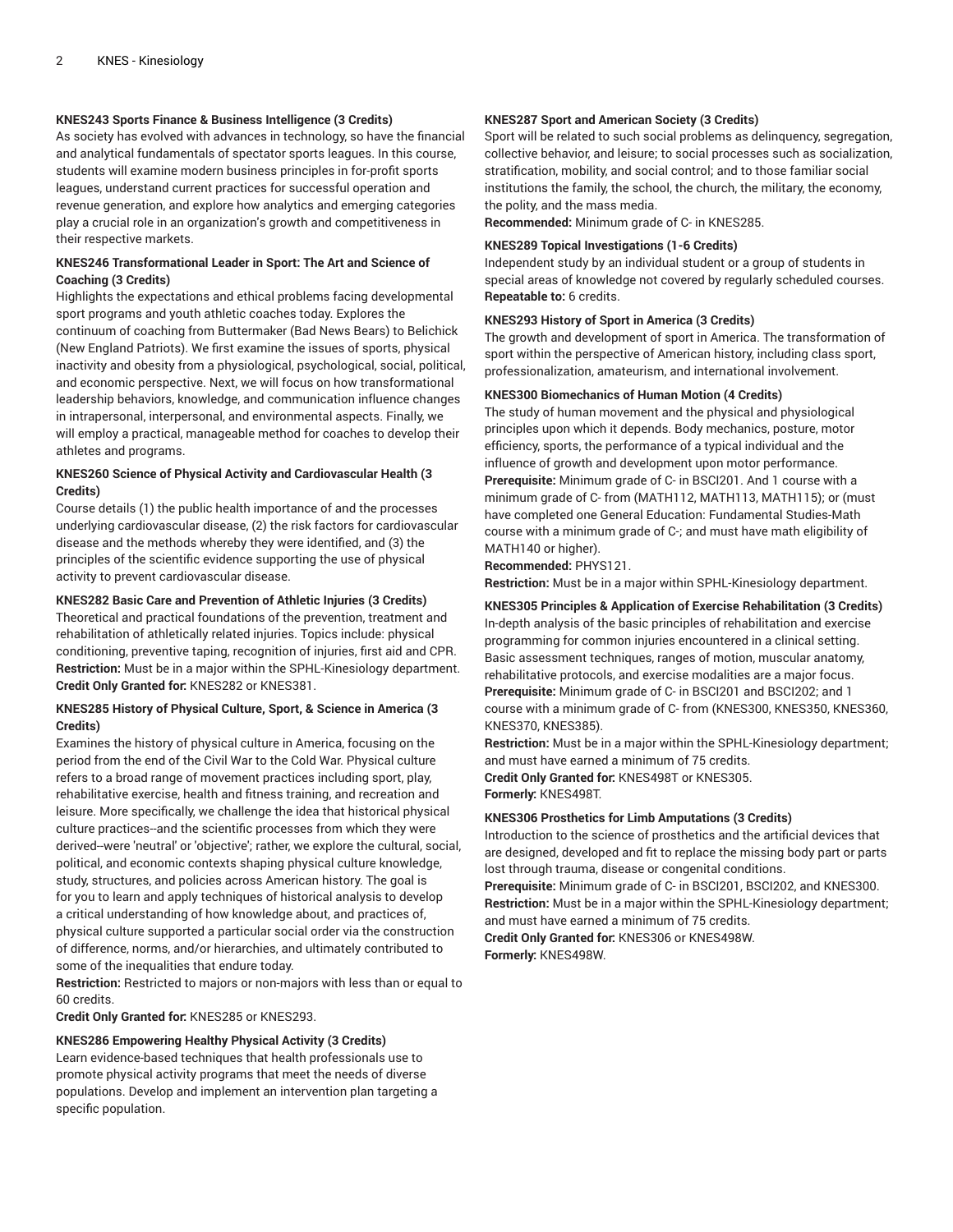# **KNES320 Physiological Basis of Physical Activity and Human Health (4 Credits)**

A study of the responses and chronic adaptations to physical activity and exercise, with particular emphasis on the interaction between human health and physical activity. The laboratory component of course will focus on the assessment of physical activity and measurement of physiological adaptations to exercise. Students are expected to gain an understanding and appreciation for the benefits of physical activity and exercise in the context of public health.

**Prerequisite:** Minimum grade of C- in BSCI201 and BSCI202. **Restriction:** Must be in Public Health Science program. **Credit Only Granted for:** KNES360 or KNES320.

# **KNES332 Exercise Testing & Prescription for Fitness Professionals (3 Credits)**

Practical applications of exercise physiology and psychology to target fitness instruction for the general adult population Includes discussion of certification standards and professional development as well as evaluation of program safety and current trends.

**Prerequisite:** Minimum grade of C- in KNES360.

**Restriction:** Must be in a major within the SPHL-Kinesiology department; and must have earned a minimum of 75 credits.

**Credit Only Granted for:** KNES332 or KNES389G.

**Formerly:** KNES389G.

# **KNES333 Motor Development and Fitness for Individuals with Disabilities (3 Credits)**

Implications of Federal and State regulations for planning and implementing motor development and physical fitness programs for individuals with disabilities. Evaluation strategies for assessing motor performance and fitness levels in educational programs for these individuals.

**Prerequisite:** Minimum grade of C- in KNES370.

**Restriction:** Must be in a major within the SPHL-Kinesiology department; and must have earned a minimum of 60 credits.

# **KNES334 Adapted Physical Activity: Empowering People with Disabilities to Lead a Healthy and Active Lifestyle (3 Credits)**

Study of the field of adapted physical activity and its impact on the health and wellness of individuals with disabilities. Students will design an adapted physical activity program proposal and develop the skills needed to empower people with disabilities to participate in physical activity and sports programs. Students will explore their own perceptions towards disability and how people with disabilities are portrayed in our society. They will study the etiology of disabling conditions and the implications for participating in physical activity.

**Prerequisite:** KNES370; or students not in the Kinesiology major may contact the instructor for permission.

**Restriction:** Must have earned a minimum of 75 credits. **Credit Only Granted for:** KNES498L or KNES334. **Formerly:** KNES498L.

# **KNES342 Sport, Commerce, and Culture in the Global Marketplace (3 Credits)**

The Sport, Commerce, and Culture in the Global Marketplace study abroad program is designed for students who are interested in the relationship between sport, culture, and the contemporary global economy.

**Recommended:** KNES287. **Credit Only Granted for:** KNES389A or KNES342. **Formerly:** KNES389A.

## **KNES346 Sport for Development (3 Credits)**

Examines how sport-based programs and organizations are used by governments, multinational corporations, and non-government organizations (NGO's) to reach personal, community, national and international development objectives; focuses on theorizing the histories of international development and contemporary global issues; contextualizes the interrelationship of theory, institutions, and practices of domestic and international sport for development and peace programing.

**Prerequisite:** Must have earned a minimum grade of C- in KNES287. **Recommended:** KNES485.

**Restriction:** Must be a major within the SPHL-Kinesiology department and must have earned a minimum of 75 credits.

**Credit Only Granted for:** KNES389D or KNES346.

**Formerly:** KNES389D.

# **KNES347 Sport Economics (3 Credits)**

Examines sport as a diverse cultural form through which physical activity is organized, regulated, and consumed within contemporary society. Evaluation of the complex interactions between sport culture economic institutions and forces.

**Prerequisite:** Minimum grade of C- in KNES287.

**Recommended:** KNES355, ECON111, and ECON200. **Restriction:** Must have earned a minimum of 75 credits. **Credit Only Granted for:** KNES347 or KNES389I. **Formerly:** KNES389I.

# **KNES350 The Psychology of Sports & Exercise (3 Credits)**

An exploration of personality factors, including but not limited to motivation, aggression and emotion, as they affect sports participation and motor skill performance.

**Restriction:** Must have earned a minimum of 45 credits.

# **KNES355 Sport Management (3 Credits)**

Application of concepts and issues related to management principles and business concerns across various sections of the sport industry. Principles pertaining to the management of sport organizations. **Prerequisite:** Minimum grade of C- in KNES287.

**Restriction:** Must be in a major within the SPHL-Kinesiology department; and must have earned a minimum of 75 credits.

**Credit Only Granted for:** KNES355 or KNES498M.

# **KNES360 Physiology of Exercise (4 Credits)**

A study of the physiology of exercise, including concepts of work, muscular contraction, energy transformation, metabolism, oxygen debt, and nutrition and athletic performance. Emphasis on cardiovascular and respiratory function in relation to physical activity and training.

**Prerequisite:** Minimum grade of C- in BSCI202 and BSCI201; or

permission of SPHL-Kinesiology department.

**Restriction:** Must be in one of the following programs (Kinesiology; Public Health Science).

# **KNES370 Motor Development (3 Credits)**

Motor development across the life span. The developmental sequences of motor skills from birth to old age; neuromaturation of neuromuscular system; analysis of the underlying mechanisms of motor skill development; and correlates of motor development.

**Restriction:** Must be in a major within SPHL-Kinesiology department.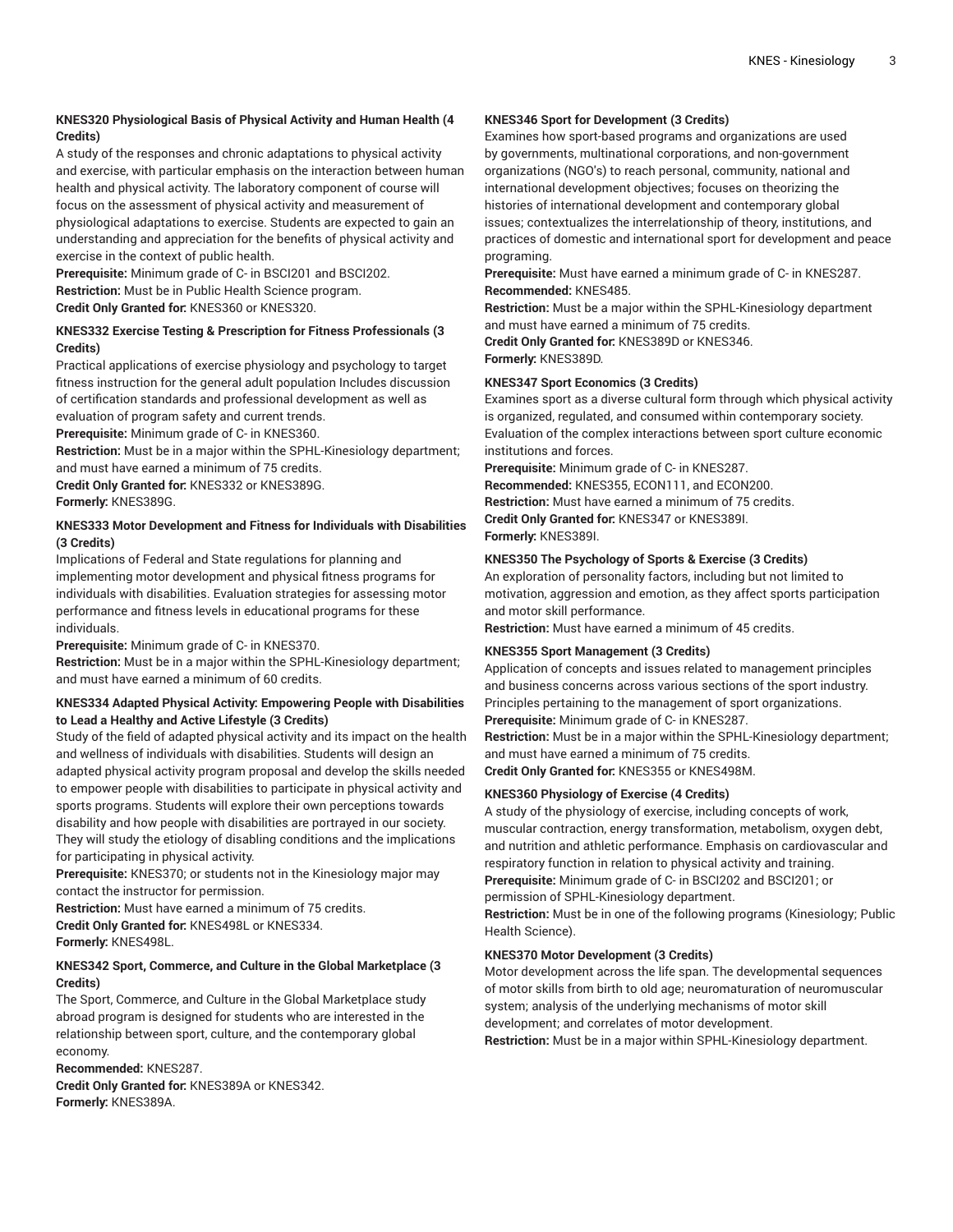# **KNES385 Motor Control and Learning (4 Credits)**

This introductory course investigates how humans control and adapt their movements to perform and learn a variety of motor skills, ranging from activities of daily living to elite athlete performance. This course examines the underlying cognitive, sensory and motor processes of control and adaptation of human movements both at the behavioral and neurophysiological levels. Relevant applications to movement rehabilitation as well as performance optimization are employed to illustrate the concepts discussed in class. The cognitive, sensory and motor mechanisms underlying motor control are explored first and then in a motor learning context.

**Prerequisite:** Minimum grade of C- in BSCI201; and a minimum grade of C- in the KNES program's Math Requirement (e.g. MATH113, 115, 140). **Recommended:** PHYS121 or KNES289P.

**Restriction:** Must be in a major within SPHL-Kinesiology department.

#### **KNES386 Experiential Learning (3-6 Credits)**

Explore and analyze concepts and procedures related to a quality servicelearning experience to include planning, implementing, and evaluating a service-learning project.

**Prerequisite:** Must have completed three KNES core classes.

**Restriction:** Must be in a major within the SPHL-Kinesiology department; and must have earned a minimum of 75 credits.

#### **KNES389 Topical Investigations (1-3 Credits)**

Independent study by an individual student or a group of students in special areas of knowledge not covered by regularly scheduled courses. **Repeatable to:** 6 credits.

# **KNES400 The Foundations of Public Health in Kinesiology (3 Credits)**

An investigation of the role of physical activity and inactivity in relation to health and well-being through a public health perspective. Past and current perspectives on health promotion, health education, and social policies and approaches will be examined for various populations. **Prerequisite:** Minimum grade of C- in KNES287.

**Restriction:** Senior standing or higher; and must be in a major within the SPHL-Kinesiology department.

**Credit Only Granted for:** KNES400 or KNES498A. **Formerly:** KNES498A.

# **KNES401 Zip Code: Prediction of Physical Activity & Health (3 Credits)**

An exploration of the relationship and impacts of built and other social environments on health, including physical activity, social equity, gentrification, and many others.

**Prerequisite:** Minimum grade of C- in SPHL100.

**Restriction:** Must have earned a minimum of 75 credits; and must be in a major within, SPHL-Kinesiology department.

**Credit Only Granted for:** KNES401 or KNES498A. **Formerly:** KNES498A.

#### **KNES402 Biomechanics of Sport (3 Credits)**

Mechanical determinants influencing sport techniques. A quantitative, scientific basis for sport analysis with emphasis on the application to numerous sport activities. Evaluation and quantification of the filmed performance of athletes.

**Prerequisite:** Minimum grade of C- in KNES300.

**Restriction:** Must be in a major within the SPHL-Kinesiology department; and must have earned a minimum of 75 credits.

# **KNES405 Principles & Techniques of Manual Muscle Testing (3 Credits)**

It is critical for sports medicine and sport performance specialists to understand the location and inter-relationships of the structures of the body that impact human movement. Thus, the primary purpose of this course is to facilitate an in-depth, understanding of the muscles of the body. Specifically, students will learn the origins, insertions, primary and secondary functions, as well as nervous innervations of the major muscle groups of the body. In addition, students will develop palpation skills and learn to grade the function of each muscle through manual muscle testing techniques. These skills form the foundation for assessing functional movement as well as performing safe and effective manual therapy techniques. Thus, while the focus of the class will be to develop sound, introductory palpation and manual muscle testing skills, basic principles of functional movement and manual therapy will also be addressed through hands-on application as well as case study. **Prerequisite:** Minimum grade of C- in BSCI201 and BSCI202; and 1 course with a minimum grade of C- from Kinesiology core courses at the 300 level or higher.

**Additional Information:** This course emphasizes hands-on application of skills. Course participation is critical.

#### **KNES440 Psychology of Athletic Performance (3 Credits)**

Examines the psychological factors, mechanisms, and processes in athletic performance. Utilizes a social psychological approach to focus on the study and review of individual performance in both the interpersonal and social context.

**Prerequisite:** Minimum grade of C- in KNES350.

**Restriction:** Must have earned a minimum of 75 credits. **Credit Only Granted for:** KNES498P, KNES689Z, or KNES440.

#### **KNES442 Psychology of Exercise and Health (3 Credits)**

Examines the antecedents and consequences of exerciese behavior. Explores motivation, attitude, control, socialization. Proposes intervention strategies at the individual, organizational and societal levels. **Prerequisite:** Minimum grade of C- in KNES350.

**Restriction:** Must be in a major within the SPHL-Kinesiology department; and must have earned a minimum of 75 credits.

**Credit Only Granted for:** KNES442 or KNES498O. **Formerly:** KNES498O.

#### **KNES445 Exercise and Brain Health (3 Credits)**

Examines the evidence for exercise to affect brain function and brain health in children, in adults, and in old age. Covers the adaptations to acute and chronic exercise within brain networks related to emotion, stress reactivity, memory, and executive function, and the effectiveness of physical activity and exercise as treatments for depression, anxiety disorders, and cognitive impairment.

**Prerequisite:** Minimum grade of C- in KNES350.

**Restriction:** Must be in a major within the SPHL-Kinesiology department; and must have earned a minimum of 75 credits.

**Credit Only Granted for:** KNES498C or KNES445. **Formerly:** KNES498C.

# **KNES451 Children and Sport: A Psychosocial Perspective (3 Credits)**

Examination of youth sports from a psychosocial perspective, including the impact of highly structured sports on young athletes and the complex social network of coaches, parents and peers.

**Prerequisite:** Minimum grade of C- in KNES350.

**Restriction:** Must be in a major within the SPHL-Kinesiology department; and must have earned a minimum of 75 credits.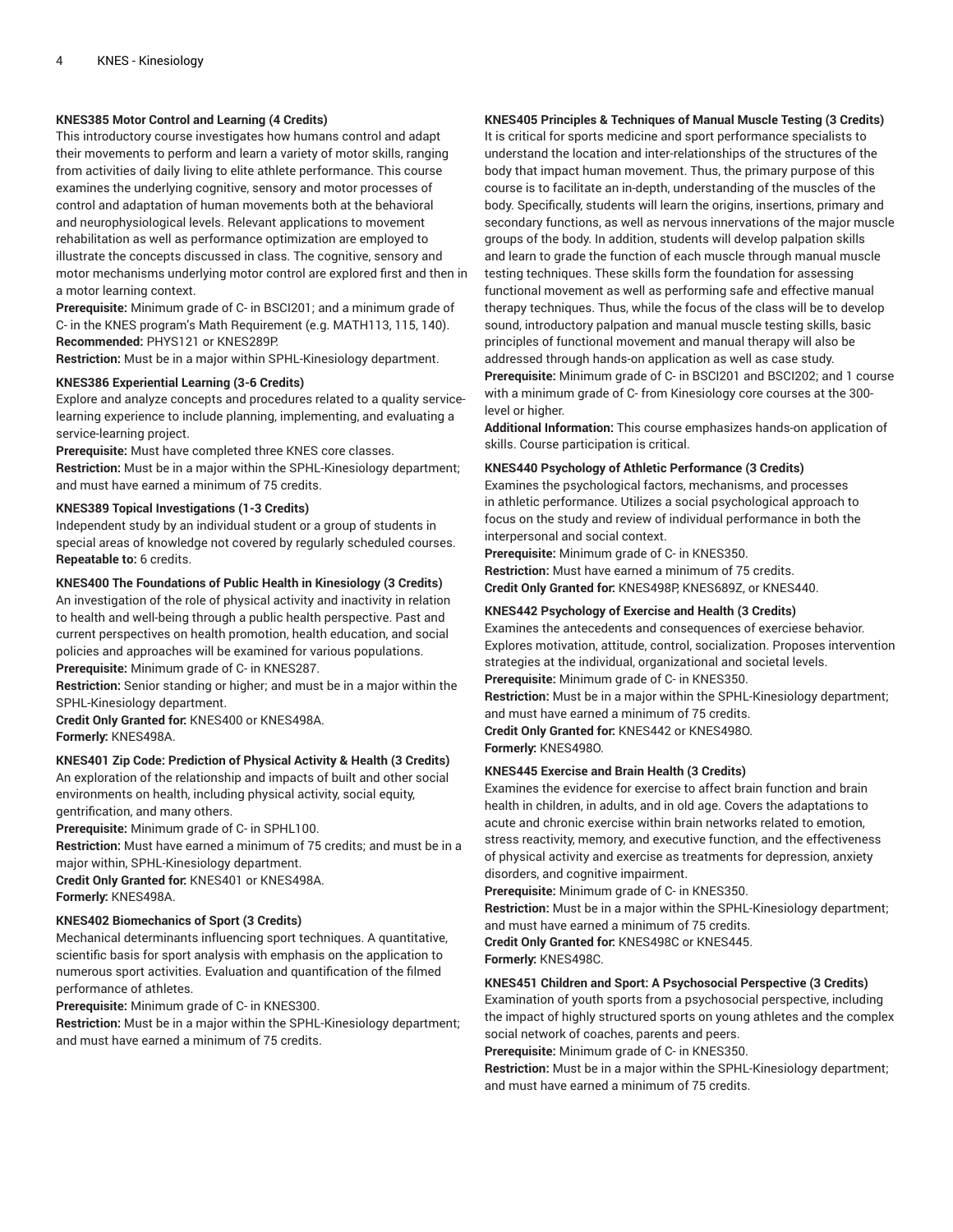# **KNES455 Scientific Bases of Athletic Conditioning (3 Credits)**

An examination of physical fitness/athletic conditioning programs stressing the practical application of exercise physiology theory for enhancing athletic performance. Cardiovascular considerations, strength and power development, nutrition, speed, muscular endurance, environmental considerations and ergogenic aids.

**Prerequisite:** Minimum grade of C- in KNES360.

**Restriction:** Must be in a major within the SPHL-Kinesiology department; and must have earned a minimum of 75 credits.

# **KNES457 Managing Youth Programs: Educational, Fitness and Sport (3 Credits)**

An examination of the basic functions involved in managing physical education, fitness, and youth sports programs. Focus on leadership skills, organizational management, and techniques for applying learned skills in a variety of organizational settings that serve the nation's youth.

**Prerequisite:** Minimum grade of C- in KNES350 and KNES370.

**Restriction:** Must be in a major within the SPHL-Kinesiology department; and must have earned a minimum of 75 credits.

**Credit Only Granted for:** KNES457 or KNES498Y.

# **KNES460 Physiology of Aging and the Impact of Physical Activity (3 Credits)**

Biology of the aging process in healthy individuals and those with chronic disease, the effects of acute exercise and exercise training on the physiological decline that occurs in humans, and the role that regular physical activity plays on enhancing the quality of life and activities of daily living in individuals.

**Prerequisite:** 1 course with a minimum grade of C- from (KNES320, KNES360).

**Restriction:** Must be in one of the following programs (Kinesiology; Public Health Science); and must have earned a minimum of 75 credits. **Credit Only Granted for:** KNES498F or KNES460. **Formerly:** KNES498F.

#### **KNES461 Exercise and Body Composition (3 Credits)**

An in-depth overview on how body composition is measured, what it is composed of, and the physiological and biochemical signals that change it. The effects of acute and chronic exercise on food storage, breakdown, and use as an energy source, is the major focus. This information is applied to important issues in public health and athletic performance. **Prerequisite:** 1 course with a minimum grade of C- from (KNES320, KNES360).

**Restriction:** Must be in one of the following programs (Kinesiology; Public Health Science) ; and must have earned a minimum of 75 credits.

# **KNES462 Neural Basis of Human Movement (3 Credits)**

An introduction to the neural substrates which underlie postural and volitional movement. Neuroanatomical and neurophysiological basis of motor functioning; past and present conceptualizations of motor control and coordination; movement disorders; and maturation of the neuromuscular system.

**Prerequisite:** Minimum grade of C- in BSCI201, BSCI202, and KNES385; or permission of SPHL-Kinesiology department.

**Restriction:** Must have earned a minimum of 75 credits.

# **KNES463 Principles and Methods of Physical Activity Interventions (3 Credits)**

Understanding of the planning, implementation, and evaluation of physical activity interventions. Intervention methods and practical strategies fo formulate well-conceived physical activity interventions across a variety of settings and participant populations.

**Prerequisite:** Minimum grade of C- in KNES350 and KNES360. **Restriction:** Must have earned a minimum of 75 credits. **Credit Only Granted for:** KNES463 or KNES498G.

# **KNES464 Exercise Metabolism: Role in Health and Disease (3 Credits)**

Examines the role of metabolism in kinesiology, especially as it relates to physical inactivity, health and disease. Includes bioenergetics, substrate utilization, cell signaling, and metabolic gene expression and their impact on chronic health conditions or disease.

**Prerequisite:** Minimum grade of C- in KNES360. **Restriction:** Must have earned a minimum of 75 credits. **Credit Only Granted for:** KNES464 or KNES498L.

# **KNES465 Physical Activity and Disease Prevention and Treatment (3 Credits)**

Critically examines the scientific evidence that supports the use of physical activity to prevent and treat age-related diseases, including cardiovascular disease, diabetes, abnormal lipoprotein-lipid levels, hypertension, obesity, osteoporosis and cancer.

**Prerequisite:** 1 course with a minimum grade of C- from (KNES320, KNES360).

**Restriction:** Must have earned a minimum of 75 credits. **Credit Only Granted for:** KNES465 or KNES498A.

#### **KNES466 Graded Exercise Testing (3 Credits)**

Functional and diagnostic examination of the cardiovascular responses to graded exercise testing. Emphasis on electrophysiology, mechanisms of arrhythmias, normal electrical activation of the heart, axis termination and the normal 12-lead electrocardiogram.

**Prerequisite:** Minimum grade of C- in KNES360.

**Restriction:** Must be in a major within the SPHL-Kinesiology department; and must have earned a minimum of 75 credits.

#### **KNES467 Genetics in Physical Activity and Sport (3 Credits)**

Dedicated to understanding the role of genetics in kinesiology, especially within the contexts of physical activity and sport. Specific genes and phenotypes will be explored.

**Prerequisite:** Minimum grade of C- in KNES360. And must be concurrently enrolled in STAT100 or have completed STAT100 with a minimum grade of C-; or students who have taken courses with comparable content may contact the department.

**Restriction:** Must have earned a minimum of 75 credits.

**Credit Only Granted for:** KNES467 or KNES498Q.

# **KNES474 Quantitative Methods in Cognitive Motor Behavior - MATLAB (3 Credits)**

Includes basic computer programming, algorithm, and quantitative techniques for time-series data with an emphasis on, but not limited to, human movement. These topics will be taught using MATLAB, a programming language and environment for numerical computation, data analysis, and visualization.

**Prerequisite:** MATH115 or equivalent; or permission of Kinesiology department.

**Recommended:** MATH240.

**Restriction:** Must have earned a minimum of 75 credits. **Credit Only Granted for:** KNES498Q or KNES474.

**Formerly:** KNES498Q.

### **KNES476 Honors Thesis Proposal (3 Credits)**

Development of honors thesis proposal based on preliminary research and literature review. Presentation of formal proposal to the thesis committee and fellow honors students.

**Corequisite:** KNES478.

**Restriction:** Must be a KNES Honors student; and senior standing. **Credit Only Granted for:** KNES476 or KNES498R.